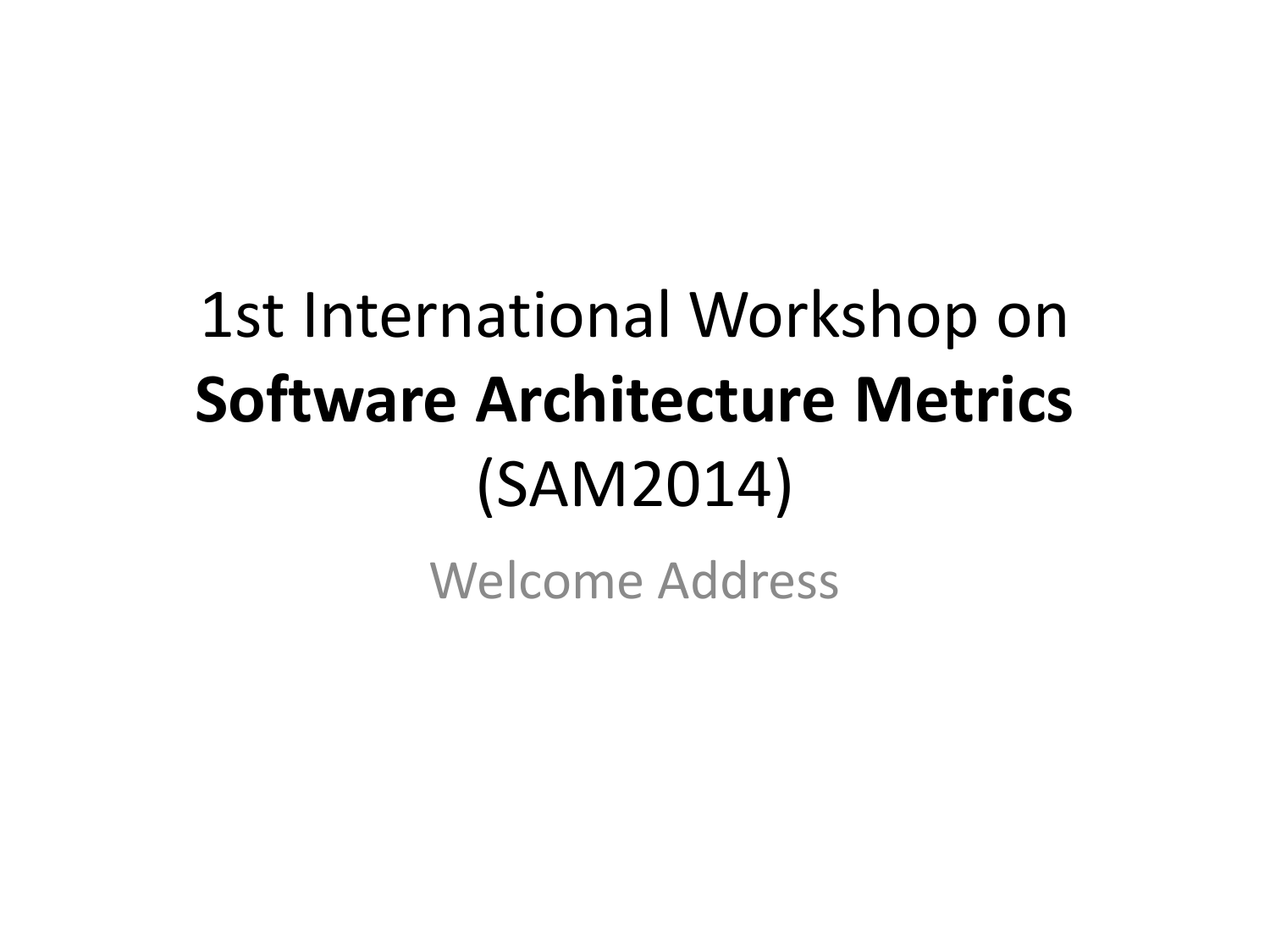# Organizer Introduction

- Heiko Koziolek, ABB Corporate Research, DE
- Robert L. Nord, Software Engineering Institute, US
- Ipek Ozkaya, Software Engineering Institute, US
- Paris Avgeriou, University of Groningen, NL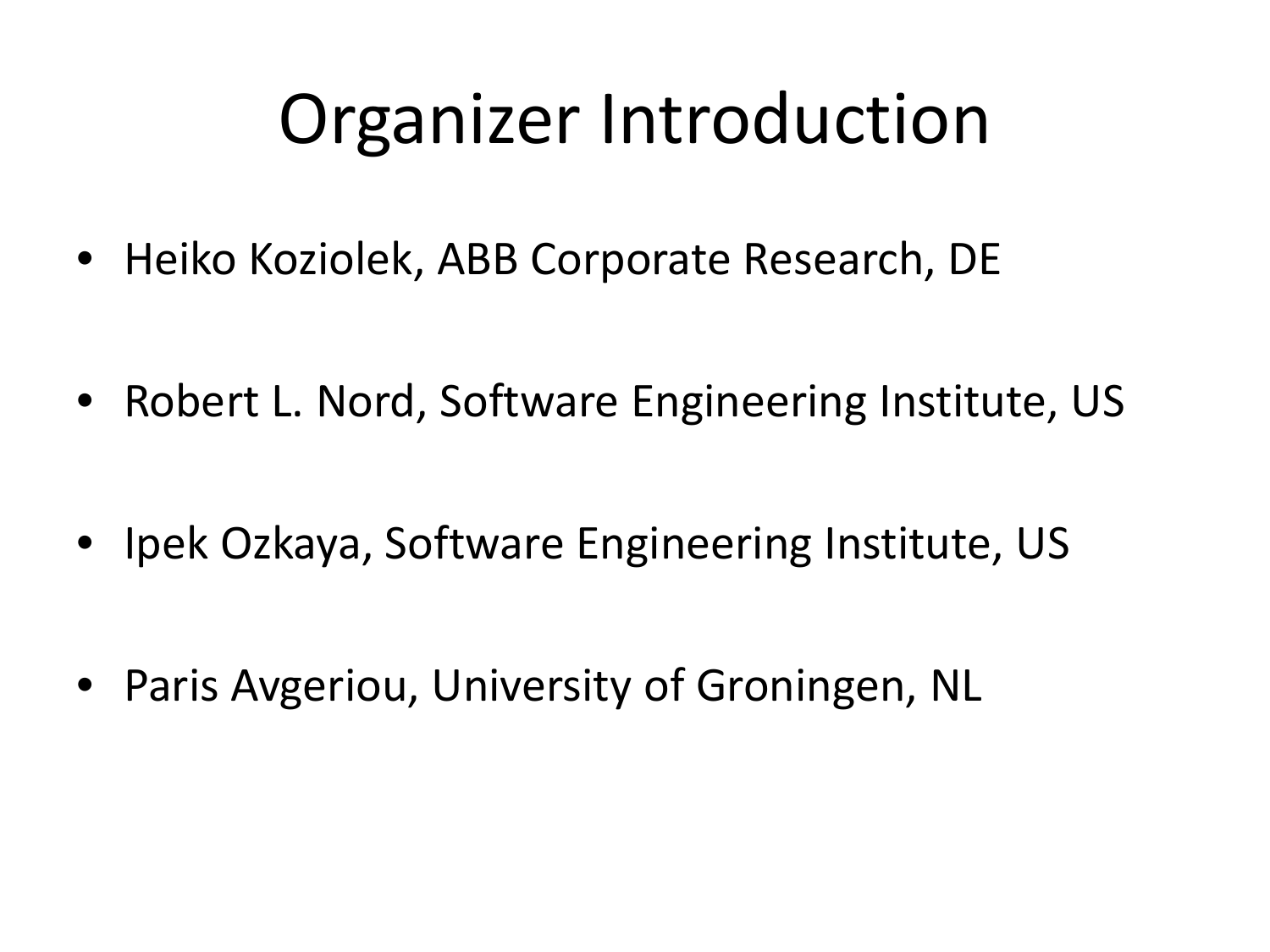# Software Architecture Metrics

#### • Software Architecture:

"Fundamental concepts or properties of a system in its environment embodied in its elements, relationships, and in the principles of its design and evolution" [IEEE42010, 2012]

#### • Software Quality Metric:

"A function whose inputs are software data and whose output is a single numerical value that can be interpreted as the degree to which software possesses a given attribute that affects its quality" [IEEE1061, 1998]

#### • Software Architecture Metric:

"A software quality metric concerning software architecture. A software architecture metric quantifies architecture quality, value and  $cost''$  [Us :-)]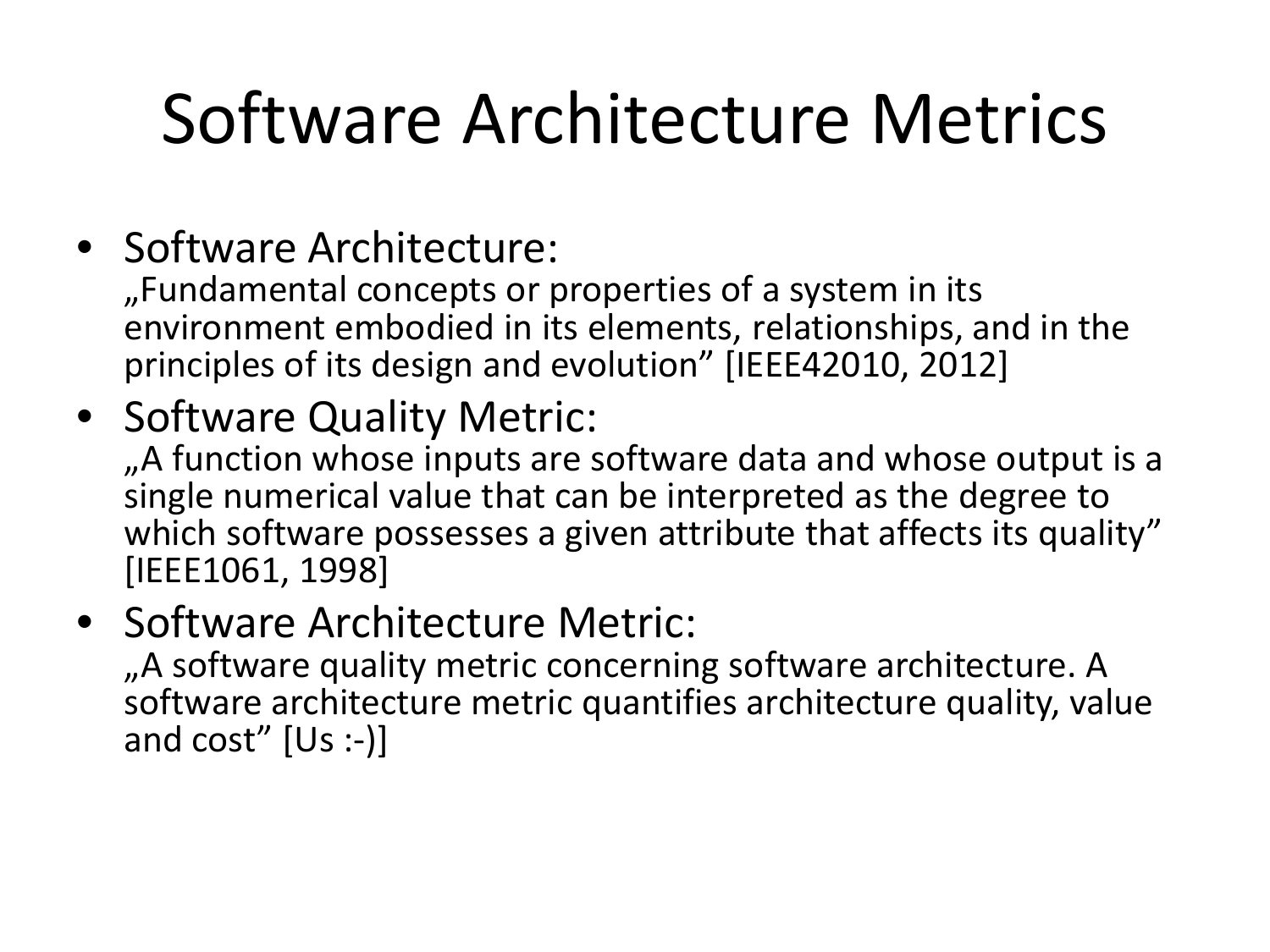# Artifacts providing Input for Software Architecture Metrics

- Architecture artifacts
	- Informal architectural documentation
	- Architecture models and views
		- Component / Connector
		- Knowledge / Decision
- Intermediate artifacts

• …

- Source code, Byte code
- Prototypes (e.g., measure architecture qualities)
- Trace links between architecture and intermediate artifacts (e.g., requirements, code, test cases)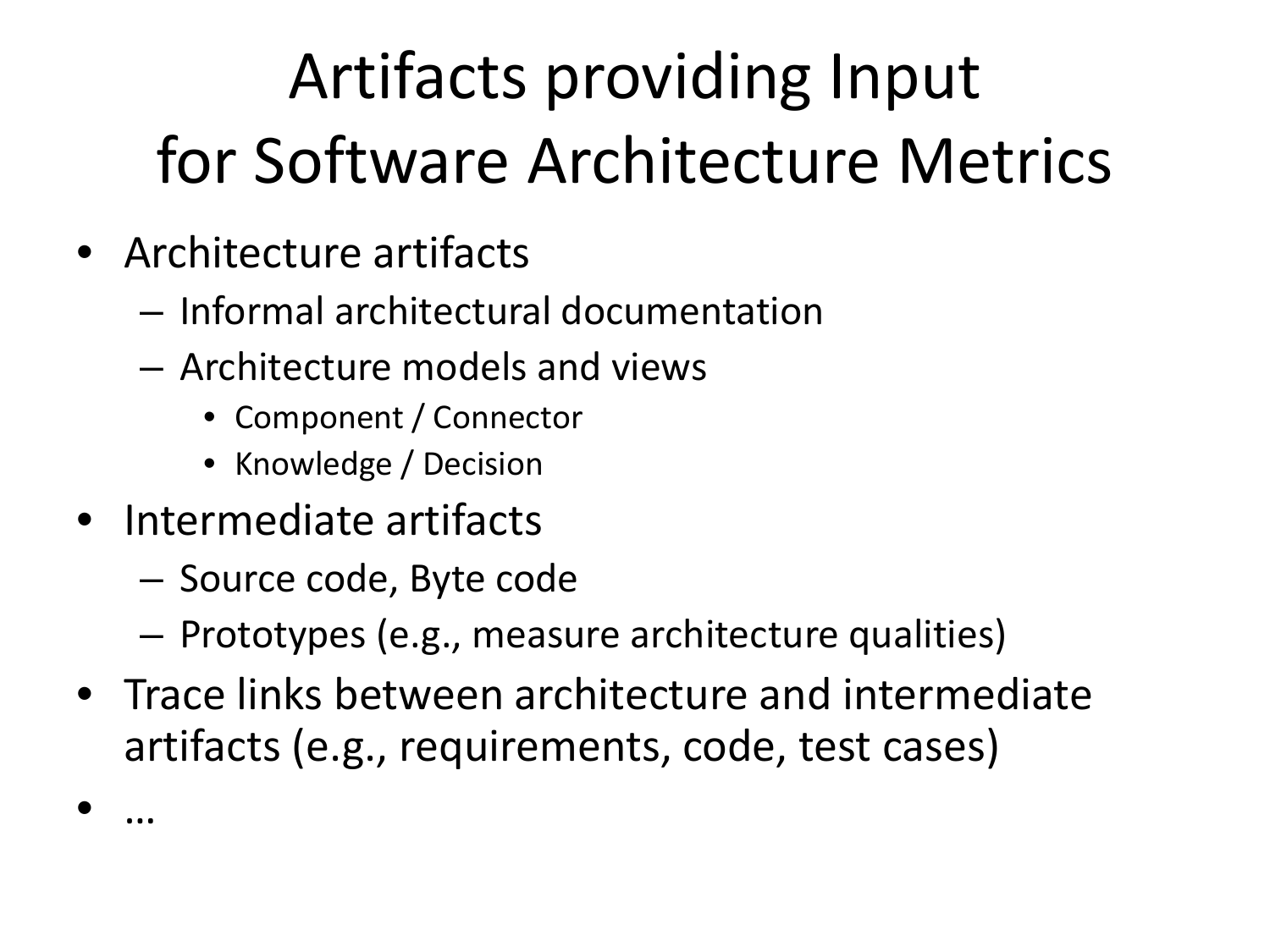## Example: Module Interaction Stabilility



- Characterizes software according to the principle of Maximization of Stand-Alone Extensibility
- Promotes the use of stable modules in lower layers



S. Sarkar, G. M. Rama, and A. C. Kak, *"API-based and information-theoretic metrics for measuring the quality of software modularization,"*  IEEE Trans. Softw. Eng., vol. 33, pp. 14–32, January 2007.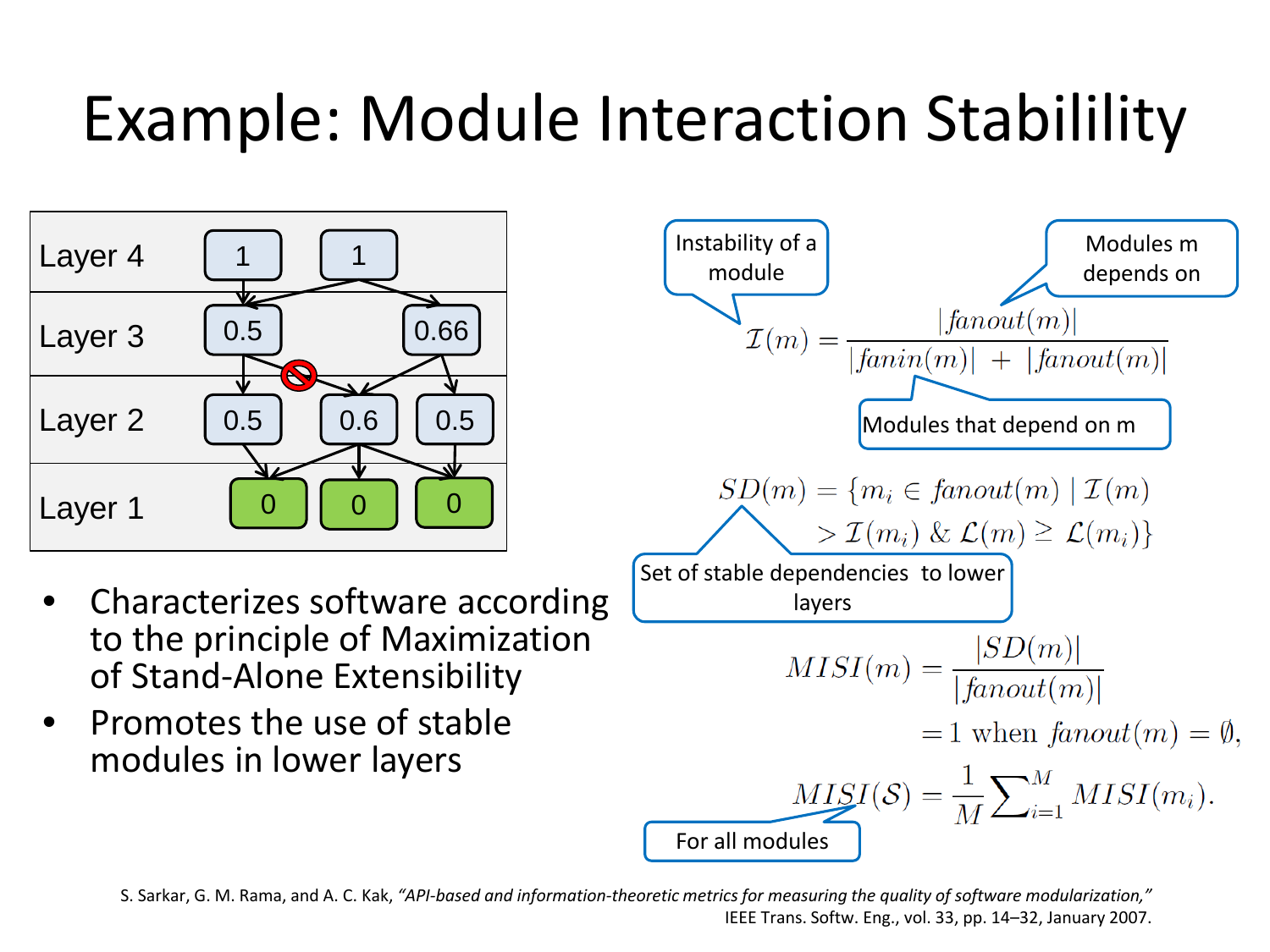# Example: Dependency Profiles



- 1 = hidden modules
- 2 = inbound modules
- 3 = outbound modules
- 4 = transit modules



Dependency Profiles for 95 industrial and open source systems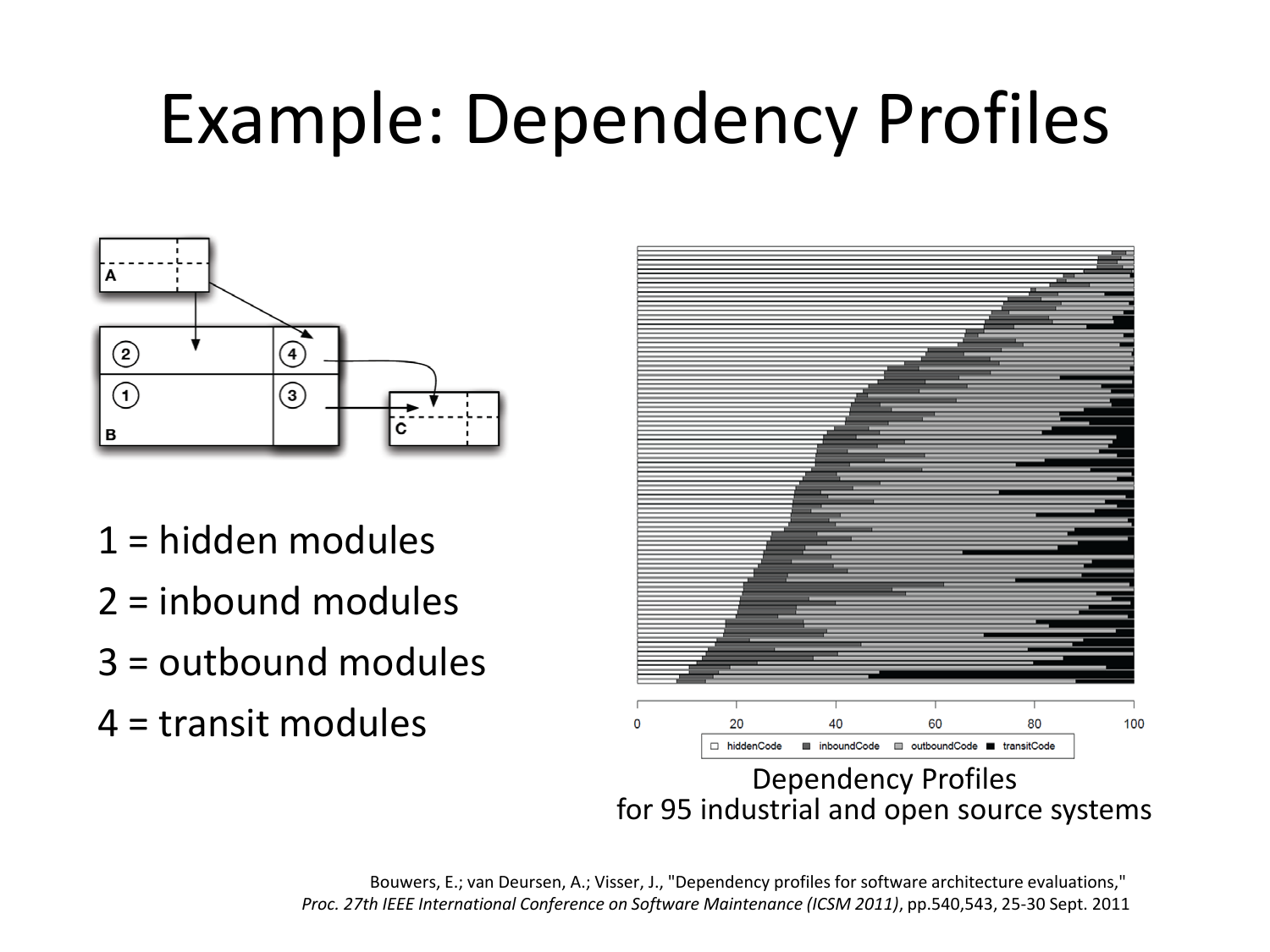### Potential Uses of Architecture Metrics

- Assess achievement of quality attributes
- Detect architecture erosion early
- Balance quality attribute trade-offs
- Make informed decisions on improvements
- Identify trends and react appropriately
- Support project planning
- Support business cases
- Conduct cost-benefit analysis
- Support risk management
- Select among design alternatives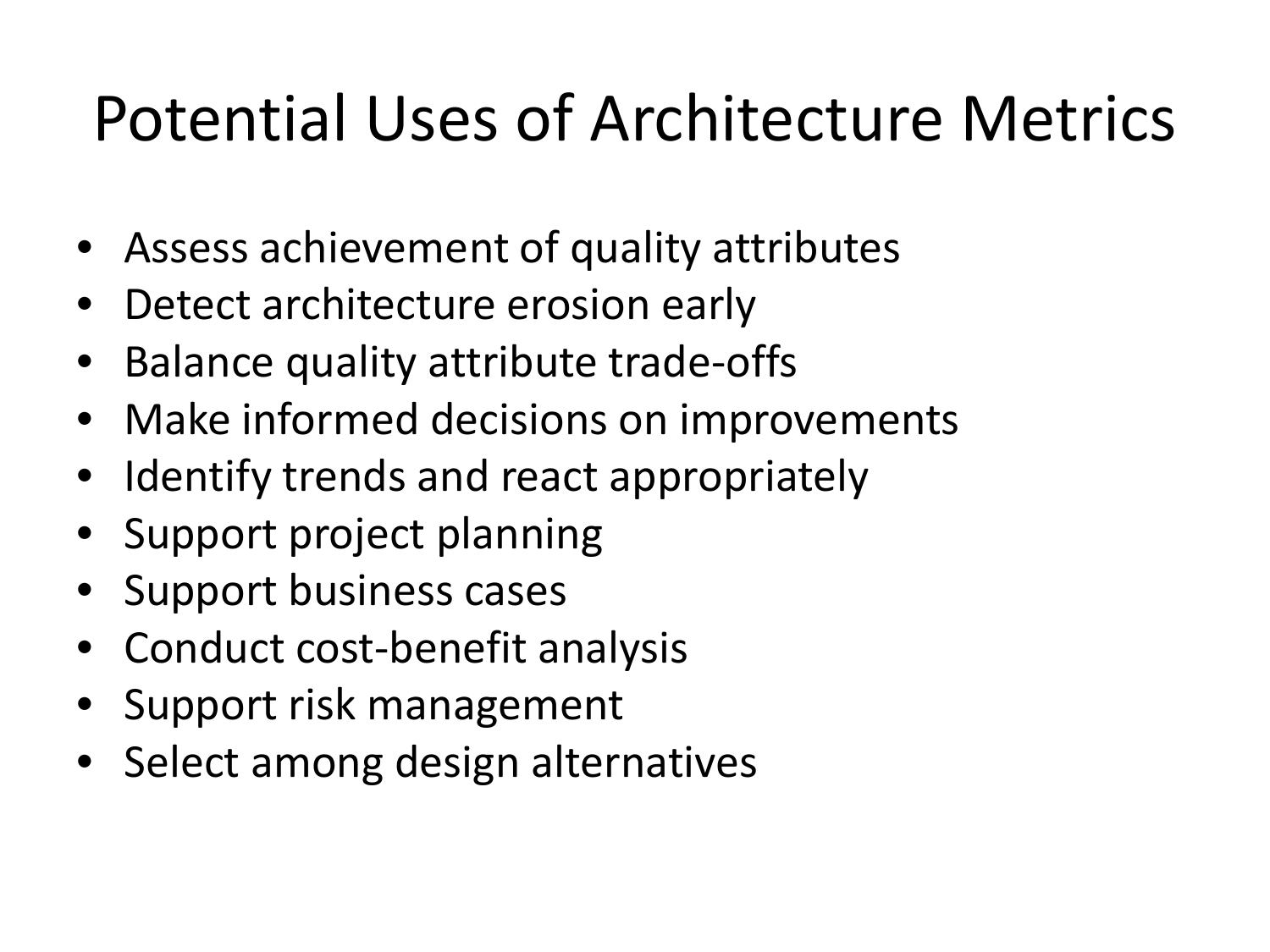## Related Fields

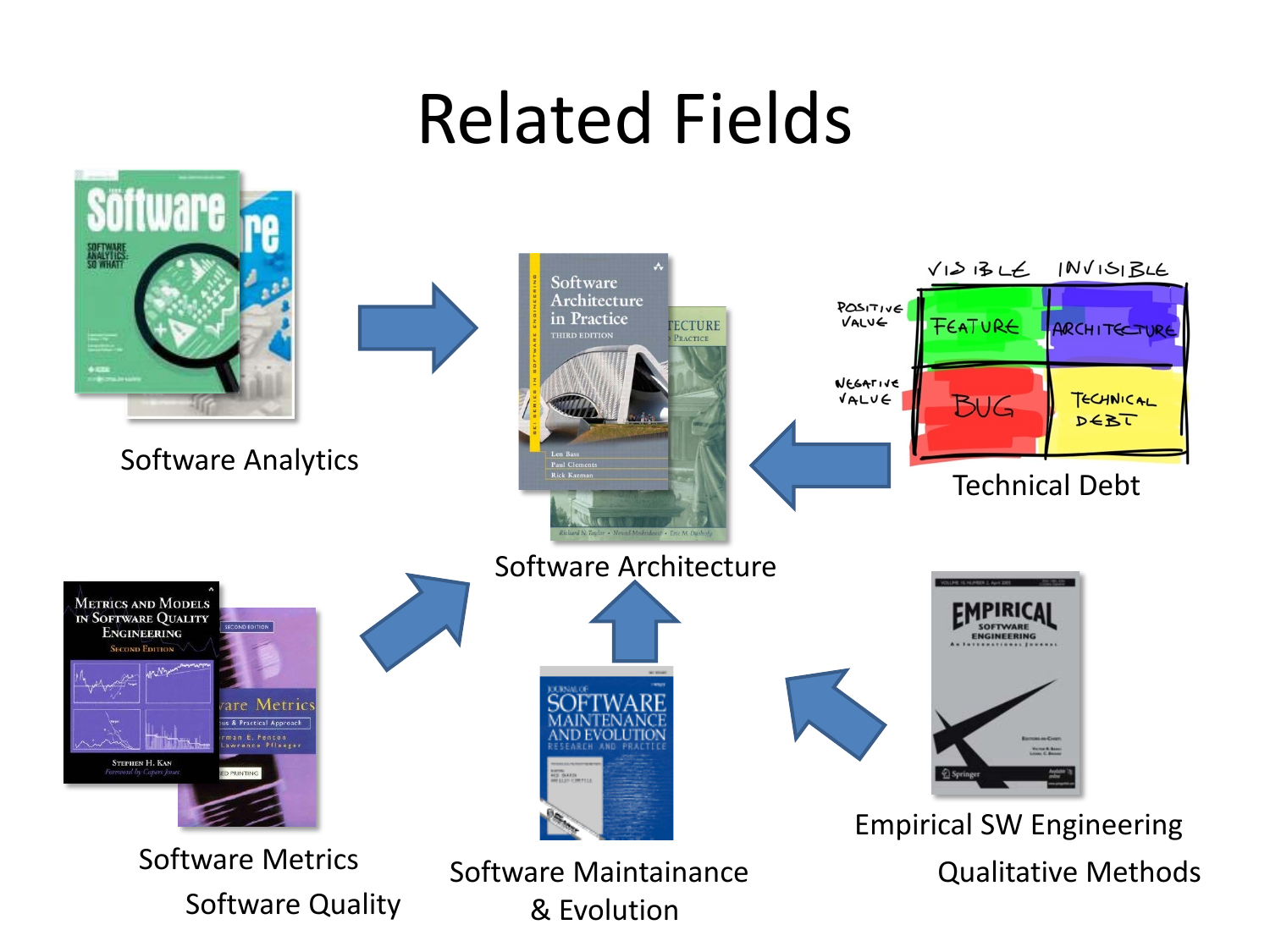### Architecture Metrics from Source Code

| #                            | <b>Source</b>                             | Abbr. Name  |                                               | <b>Description</b>                                       | <b>Required Input</b>                                           | Tool           |  |  |  |  |  |
|------------------------------|-------------------------------------------|-------------|-----------------------------------------------|----------------------------------------------------------|-----------------------------------------------------------------|----------------|--|--|--|--|--|
| <b>Similarity of Purpose</b> |                                           |             |                                               |                                                          |                                                                 |                |  |  |  |  |  |
| M7                           | Sarkar2007                                | <b>CDM</b>  | <b>Concept Domination Metric</b>              | Non-uniformity of the distribution of concepts           | List of concepts, frequency of occurrences per mod. Proprietary |                |  |  |  |  |  |
| M7                           | Sarkar2007                                | <b>CCM</b>  | Concept Coherency Metic                       | Amount of mutual information between mod./concept        | List of concepts, entropy for concepts                          | Proprietary    |  |  |  |  |  |
| M7                           | Sarkar2007                                | APIU        | <b>API Function Usage Index</b>               | Percentage of API functions used by other modules        | API definition, # calls to API                                  | Proprietary    |  |  |  |  |  |
| M <sub>6</sub>               | Sant'anna2007                             | <b>CDAC</b> | Concern Diffusion over Arch. Components       | Counts the components realizing an arch. concern         | Mapping of components to architectural concerns                 |                |  |  |  |  |  |
|                              | M11 Sethi2009                             | СS          | Concern Scope                                 | Amount of design decisions influenced by a concern       | Design decisions, concerns                                      |                |  |  |  |  |  |
|                              | M11 Sethi2009                             | CO          | Concern Overlap                               | Amount of design decisions infl. by multiple concerns    | Design decisions, concerns                                      |                |  |  |  |  |  |
|                              | Encapsulation                             |             |                                               |                                                          |                                                                 |                |  |  |  |  |  |
| M1                           | Briand1996                                | <b>RCI</b>  | Ratio of Cohesive Interactions                | Ratio of potential/known data declarations interactions  | Module dependencies                                             |                |  |  |  |  |  |
| M1                           | Briand1996                                | IC          | Import Coupling                               | Extend to which a module depends on externals            | # imports per module                                            |                |  |  |  |  |  |
| M1                           | Briand1996                                | EC          | <b>Export Coupling</b>                        | Interactions between internal/external data decl.        | Module dependencies                                             |                |  |  |  |  |  |
| M <sub>3</sub>               | Mancoridis1998 MQ                         |             | <b>Modularization Quality</b>                 | Diff. of inter- and intra-connectivity of subsystems     | Module dependency graph, clusters                               | <b>Bunch</b>   |  |  |  |  |  |
| M <sub>5</sub>               | Martin2003                                | Сa          | Afferent Couplings                            | # packages depending on classes in a package             | Class dependencies                                              | JDepend        |  |  |  |  |  |
| M <sub>5</sub>               | Martin2003                                | Ce          | <b>Efferent Couplings</b>                     | # packages the classes of a package depend on            | Class dependencies                                              | <b>JDepend</b> |  |  |  |  |  |
| M <sub>6</sub>               | Sant'anna2007                             | <b>CLIC</b> | Comp.-level Interlacing Betw. Concerns        | Counts components sharing concerns                       | Mapping of components to architectural concerns                 |                |  |  |  |  |  |
| M <sub>6</sub>               | Sant'anna2007                             | LCC         | Lack of Concern-based Cohesion                | Counts the number of concerns by a component             | Mapping of components to architectural concerns                 |                |  |  |  |  |  |
| M7                           | Sarkar2007                                | MII         | Module Interaction Index                      | Percentage of calls routed through APIs                  | Module and API definition                                       | Proprietary    |  |  |  |  |  |
| M7                           | Sarkar2007                                | <b>NC</b>   | Non-API Function Closedness Index             | Percentage of functions classified API or non-API        | API definition                                                  | Proprietary    |  |  |  |  |  |
| M7                           | Sarkar2007                                | IDI         | Implicit Dependency Index                     | Percentage of explicit module dependencies               | # Implicit module dep. (e.g., global variables, files)          | Proprietary    |  |  |  |  |  |
| M <sub>8</sub>               | Sarkar2008                                | <b>BCFI</b> | Base class fragility index                    | Extent of base-class fragility in the system             | Classes, ancestors, inherited methods, depend.                  | Proprietary    |  |  |  |  |  |
| M <sub>8</sub>               | Sarkar2008                                | IC          | Inheritance-based intermodule coupling        | Fraction of classes in other mod. defined by inherit.    | Module definition, inheritance dependencies                     | Proprietary    |  |  |  |  |  |
| M <sub>8</sub>               | Sarkar2008                                | <b>NPII</b> | Not-programming-to-interfaces Index           | Percentage of calls to to root interfaces                | Interface definitions, call dependencies                        | Proprietary    |  |  |  |  |  |
| M <sub>8</sub>               | Sarkar2008                                | AC          | Association-induced coupling                  | Percentage of class associations to other modules        | Module definition, associations                                 | Proprietary    |  |  |  |  |  |
| M <sub>8</sub>               | Sarkar2008                                | SAVI        | State Access Violation Index                  | Extend of intermodule access to internal state           | Module definition, state accesses                               | Proprietary    |  |  |  |  |  |
| M10                          | Anan2009                                  | <b>IEAS</b> | Entropy of an architectural slicing           | Amount of information encoded in a arch. layer           | Mapping of modules to layers, dependency graph                  |                |  |  |  |  |  |
|                              | M10 Anan2009                              | <b>ASC</b>  | Architecture Slicing Cohesion                 | Ratio of intra- and intermodule coupling                 | Mapping of modules to layers, dependency graph                  |                |  |  |  |  |  |
|                              | M11 Sethi2009                             | <b>DV</b>   | <b>Decision Volatility</b>                    | Stability of a decision decision ag. ext. influences     | Design decisions, env. impact, impact scope                     |                |  |  |  |  |  |
|                              | Compilability, Extendibility, Testability |             |                                               |                                                          |                                                                 |                |  |  |  |  |  |
| M <sub>2</sub>               | Lakos1996                                 | CCD         | <b>Cumulative Component Dependency</b>        | Sum of component dependencies in a subsystem             | Component dependency graph for a subsystem                      | SonarJ         |  |  |  |  |  |
| M2                           | Lakos1996                                 | <b>ACD</b>  | Average Cumulative Comp. Dependency           | CCD divided by components in subsystem                   | Component dependency graph for a subsystem                      | SonarJ         |  |  |  |  |  |
| M <sub>2</sub>               | Lakos1996                                 |             | NCCD Normalized Cumulative Comp.              | CCD divided by CCD of a binary dependency tree           | Component dependency graph for a subsystem                      | SonarJ         |  |  |  |  |  |
| M4                           | Allen2001                                 |             | COUM Coupling of a module                     | Amount of information in intermodule-edges graphs        | Module dependency graph                                         |                |  |  |  |  |  |
| M <sub>4</sub>               | Allen2001                                 | <b>ICM</b>  | Intramodule coupling of a module              | Amount of information in intramodule-edges graph         | Module dependency graph                                         |                |  |  |  |  |  |
| M4                           | Allen2001                                 |             | COHM Cohesion of a module                     | Amount of information in intramodule coupling            | Module dependency graph                                         |                |  |  |  |  |  |
| M <sub>5</sub>               | Martin2003                                | A           | Abstractness                                  | Ratio of abstract classes to total classes in package    | Class definitions in a package                                  | JDepend        |  |  |  |  |  |
| M <sub>5</sub>               | Martin2003                                |             | Instability                                   | Ratio of efferent to total coupling [I=Ce/(Ce+Ca)]       | Class dependencies                                              | JDepend        |  |  |  |  |  |
| M <sub>5</sub>               | Martin2003                                | <b>DMS</b>  | Distance from the Main Sequence               | Perpendicular dist. of a package from the line $A + I =$ | Abstractness and Instability                                    | JDepend        |  |  |  |  |  |
| M7                           | Sarkar2007                                | <b>MISI</b> | Module Interaction Stability Index            | Percentage of module depending on stable layers          | Mapping of modules to layers, fan-in, fan-out                   | Proprietary    |  |  |  |  |  |
| M7                           | Sarkar2007                                |             | NTDM Normalized Testability Dependency Metric | Percentage of module independent testing                 | Test dependencies between modules                               | Proprietary    |  |  |  |  |  |
| M <sub>8</sub>               | Sarkar2008                                | PPI         | Plugin Polution Index                         | Amount of superfluous code in a plugin module            | Extension API, abstract methods in plugins                      | Proprietary    |  |  |  |  |  |
|                              | M11 Sethi2009                             | СI          | Change impact                                 | Amount of design decisions changed during evolution      | Design decisions, evolution scenario                            |                |  |  |  |  |  |
|                              | M11 Sethi2009                             |             | Independence Level                            | System perc. changeable under stable design rules        | Independent module set in augmented constr. netw.               |                |  |  |  |  |  |
|                              | <b>Acyclic Dependencies</b>               |             |                                               |                                                          |                                                                 |                |  |  |  |  |  |
| M <sub>5</sub>               | Martin2003                                | <b>PDC</b>  | Package Dependency Cycles                     | Cyclic dependencies between packages                     | Package dependency graph                                        | JDepend        |  |  |  |  |  |
| M7                           | Sarkar2007                                | Cyclic      | <b>Cyclic Dependencies Index</b>              | Extent of cyclic dependencies between modules            | Module dependency graph                                         | Proprietary    |  |  |  |  |  |
| M7                           | Sarkar2007                                | LOI         | Layer Organization Index                      | Cyclic dependencies between layers                       | Mapping of modules to layers, dependency graph                  | Proprietary    |  |  |  |  |  |
| M <sub>9</sub>               | Sangwan2008                               | <b>XS</b>   | <b>Excessive Structural Complexity</b>        | Cyclic dependencies violation times amount of dep.       | Module dependency graph                                         | Structure101   |  |  |  |  |  |
| <b>Size</b>                  |                                           |             |                                               |                                                          |                                                                 |                |  |  |  |  |  |
| M7                           | Sarkar2007                                | <b>MSBI</b> | Module Size Boundness Index                   | Deviation of module sizes from a threshold               | Lines of code per module, optimal module size                   | SourceMonitor  |  |  |  |  |  |
| M7                           | Sarkar2007                                | <b>MSUI</b> | Module Size Uniformity Index                  | Distribution of module sizes                             | Lines of code per module                                        | SourceMonitor  |  |  |  |  |  |

Heiko Koziolek. *Sustainability evaluation of software architectures: A systematic review*. In Proc. 7th Int. ACM/SIGSOFT Conf. on the Quality of Software Architectures (QoSA'11). ACM, June 2011.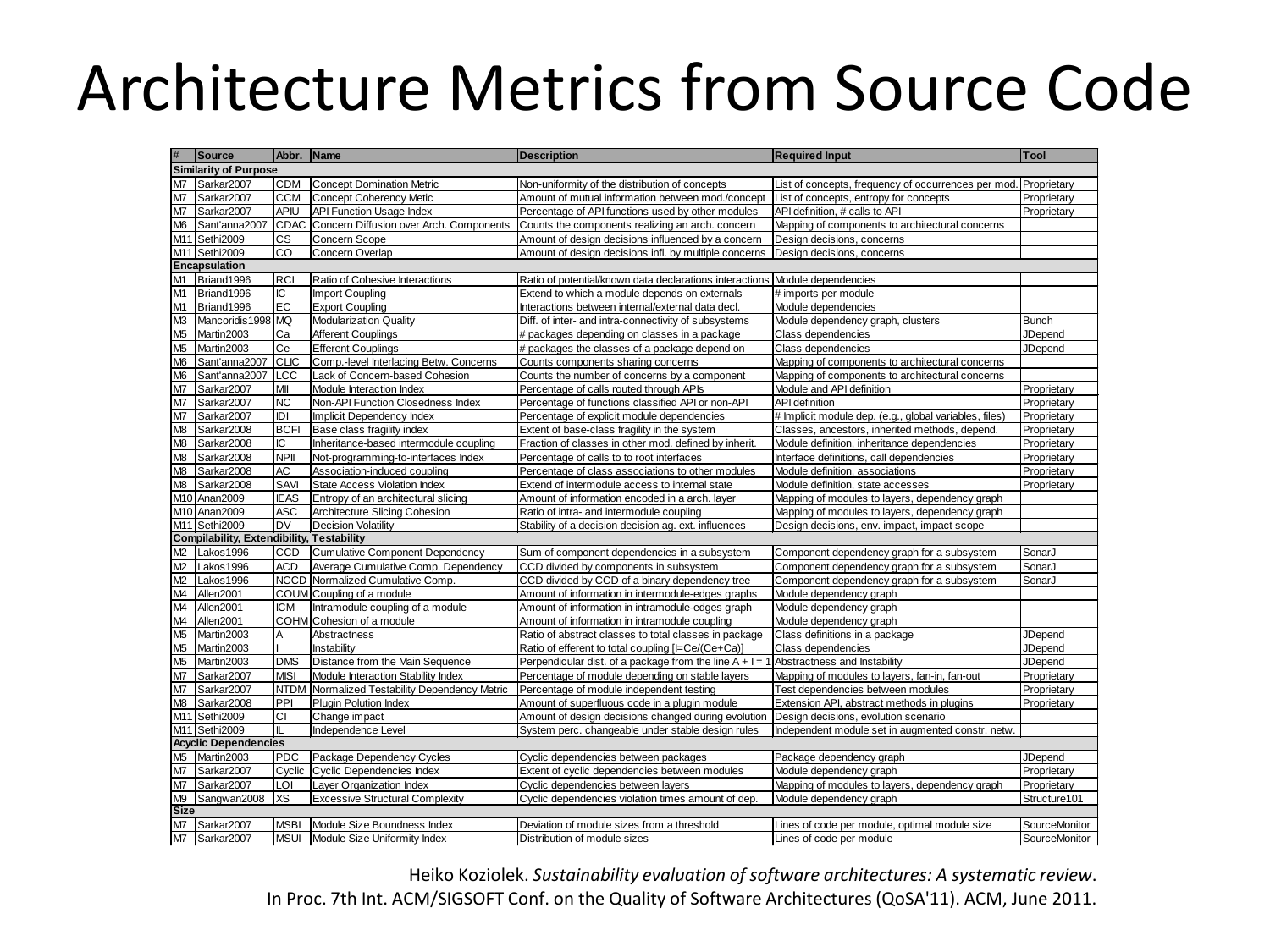## Architecture Metric Trends at ABB



Heiko Koziolek, Dominik Domis, Thomas Goldschmidt, and Philipp Vorst. *Measuring architecture sustainability.* IEEE Software, 30(6):54-62, November 2013.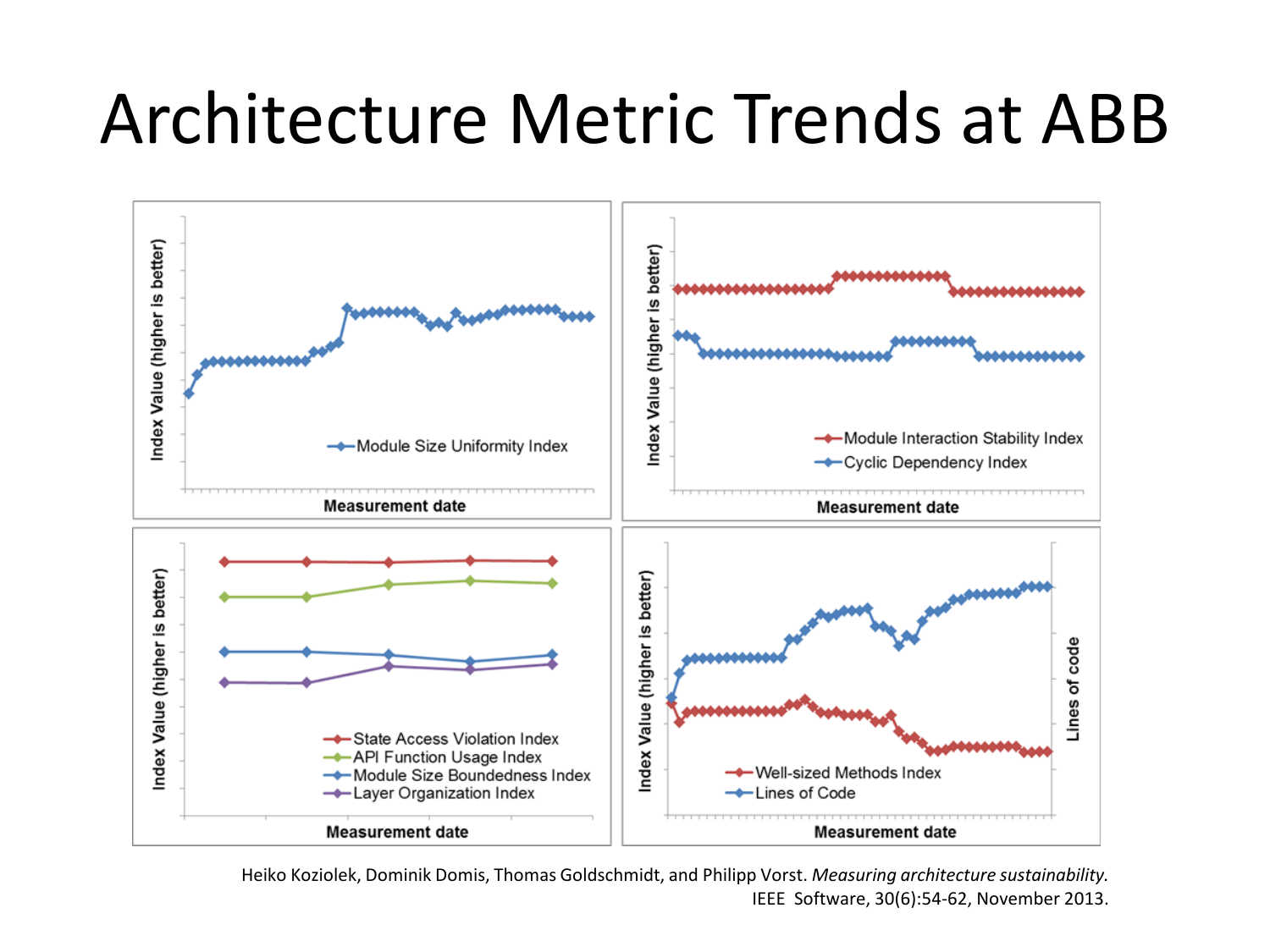#### Dependency Analysis of Release Paths



|         |                                | Release 1 | Release 2 | Release 3 | Release 4 |
|---------|--------------------------------|-----------|-----------|-----------|-----------|
| Path #1 | Cumulative value               | 36        | 81        | 135       | 197       |
|         | % of total value               | 18%       | 41%       | 68%       | 100%      |
|         | $Cost (Ci + Cr)$               | 35        | 64        | 101       | 145       |
|         | % of total implementation cost | 37%       | 68%       | 108%      | 155%      |
| Path #2 | Cumulative value               | 36        | 81        | 135       | 197       |
|         | % of total value               | 18%       | 41%       | 68%       | 100%      |
|         | $Cost (Ci + Cr)$               | 67        | 76        | 85        | 94        |
|         | % of total implementation cost | 71%       | 81%       | 90%       | 100%      |

Robert L. Nord, Ipek Ozkaya, Philippe Kruchten, Marco Gonzalez. *In Search of a Metric for Managing Architectural Debt*. Joint 10th Working IEEE/IFIP Conference on Software Architecture (WICSA) & 6th European Conference on Software Architecture (ECSA), August 20-24, 2012, Helsinki, Finland.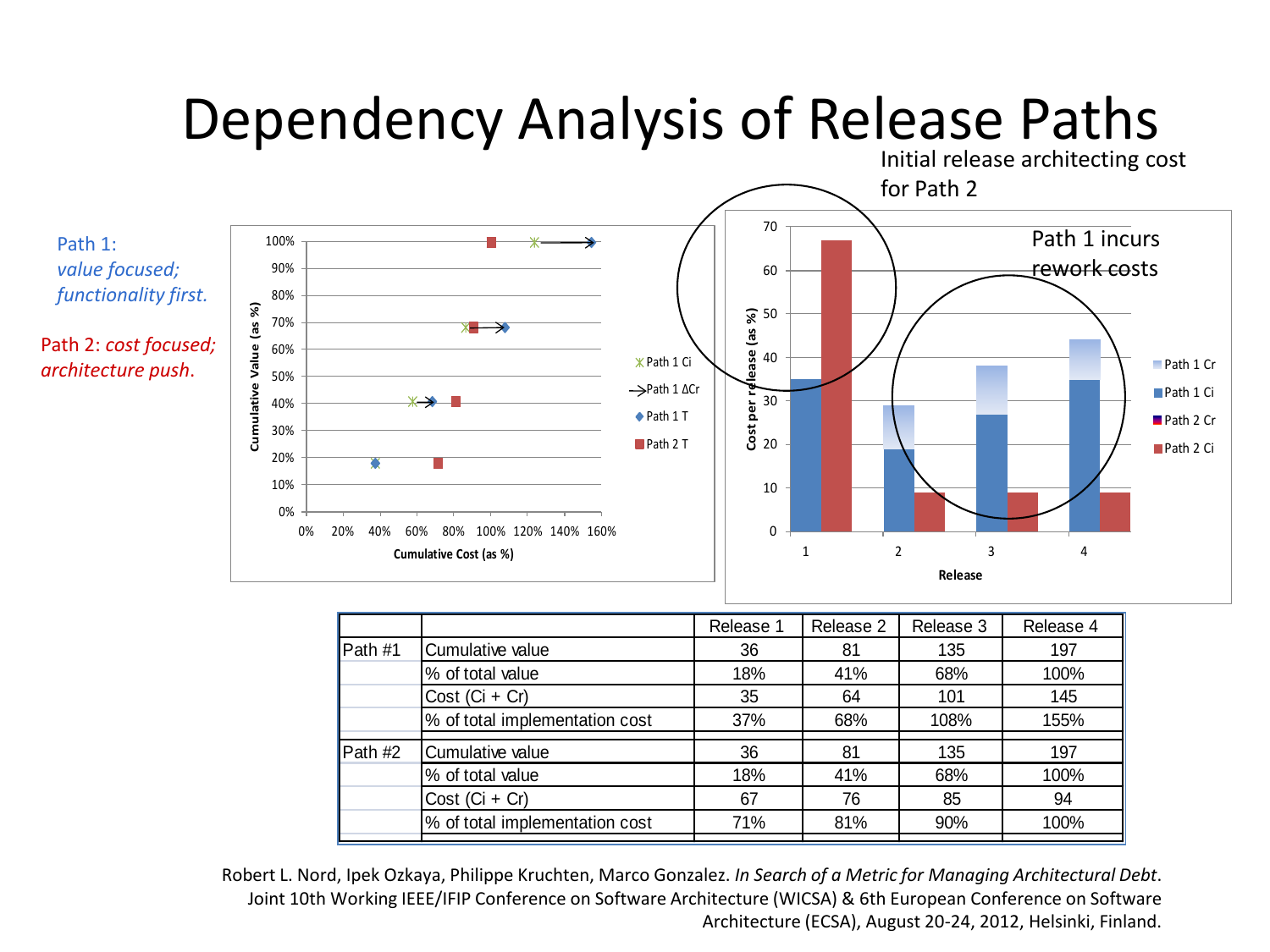# Quantifying Architecture Quality

#### **Challenges**

- Insufficient and unproven metrics for quantifying architecture quality to guide the re-architecting process.
- Code-level refactoring techniques do not scale effectively to support architecture-level evaluation for re- architecting.

There has been an increasing focus on tools for the purpose of structural analysis.

- increasing sophistication,
- support for some structural analysis in addition to code analysis,
- first steps towards analyzing financial impact by relating structure analysis to cost and effort for rework.

D. Falessi, P. Kruchten, R. Nord, and I. Ozkaya. *Technical Debt at the Crossroads of Research and Practice: Report on the Fifth International Workshop on Managing Technical Debt*, ACM SIGSOFT Software Engineering Notes, Volume 39, Issue 2, March 2014 (to appear).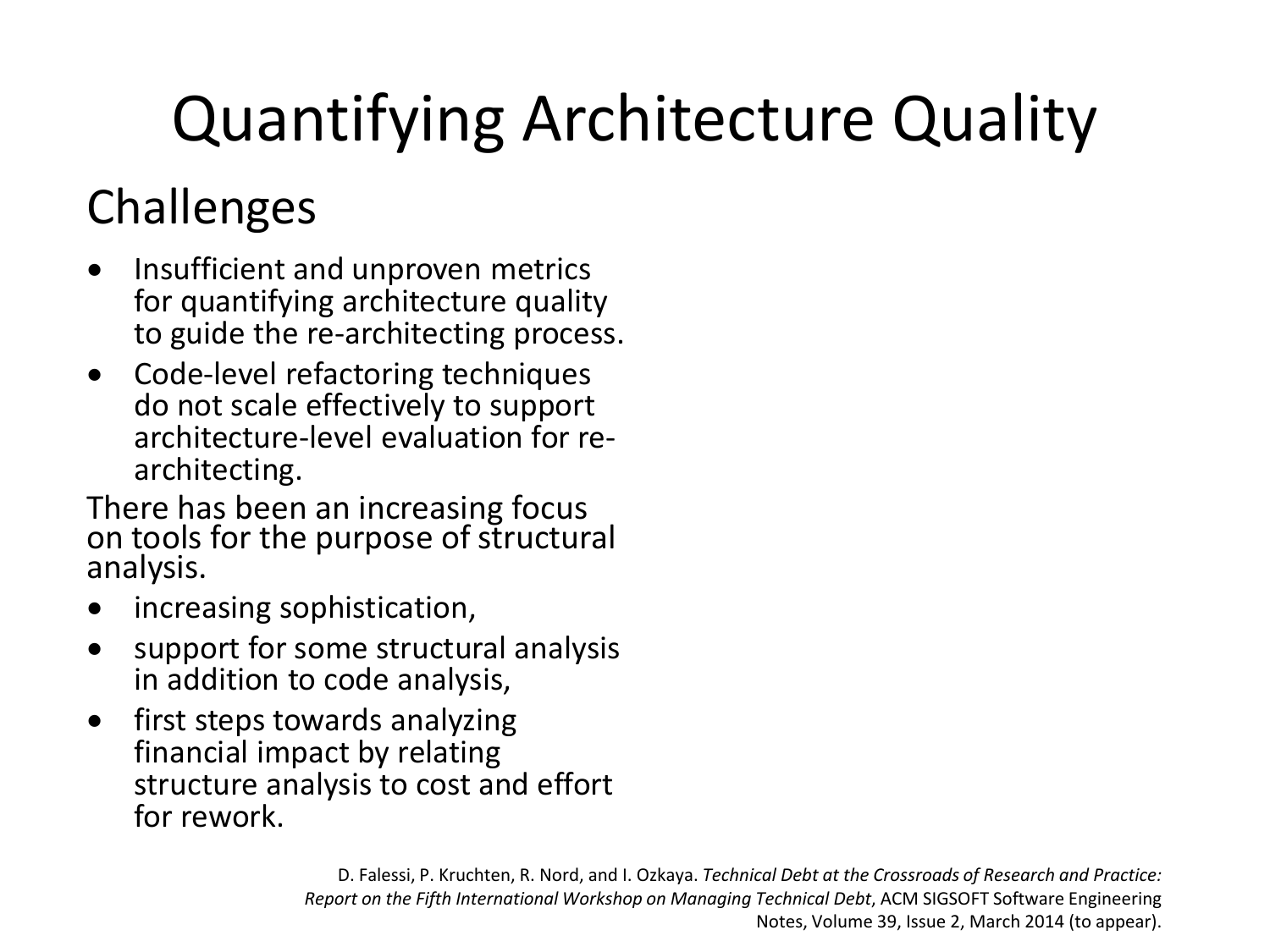# Open Research Questions

- Which software architecture metrics are useful?
	- quality, value, costs, uncertainty
	- understandability, maintainability, evolvability, concern dispersion, modularization
- How to calculate software architecture metrics?
	- directly from architecture or from other artifacts
	- what can be measured in models?
	- tool support / integration with design and code tools
- How to validate software architecture metrics?
	- tools and techniques
	- empirical evidence
- How to use software architecture metrics?
	- visualization
	- decision support
	- project and business planning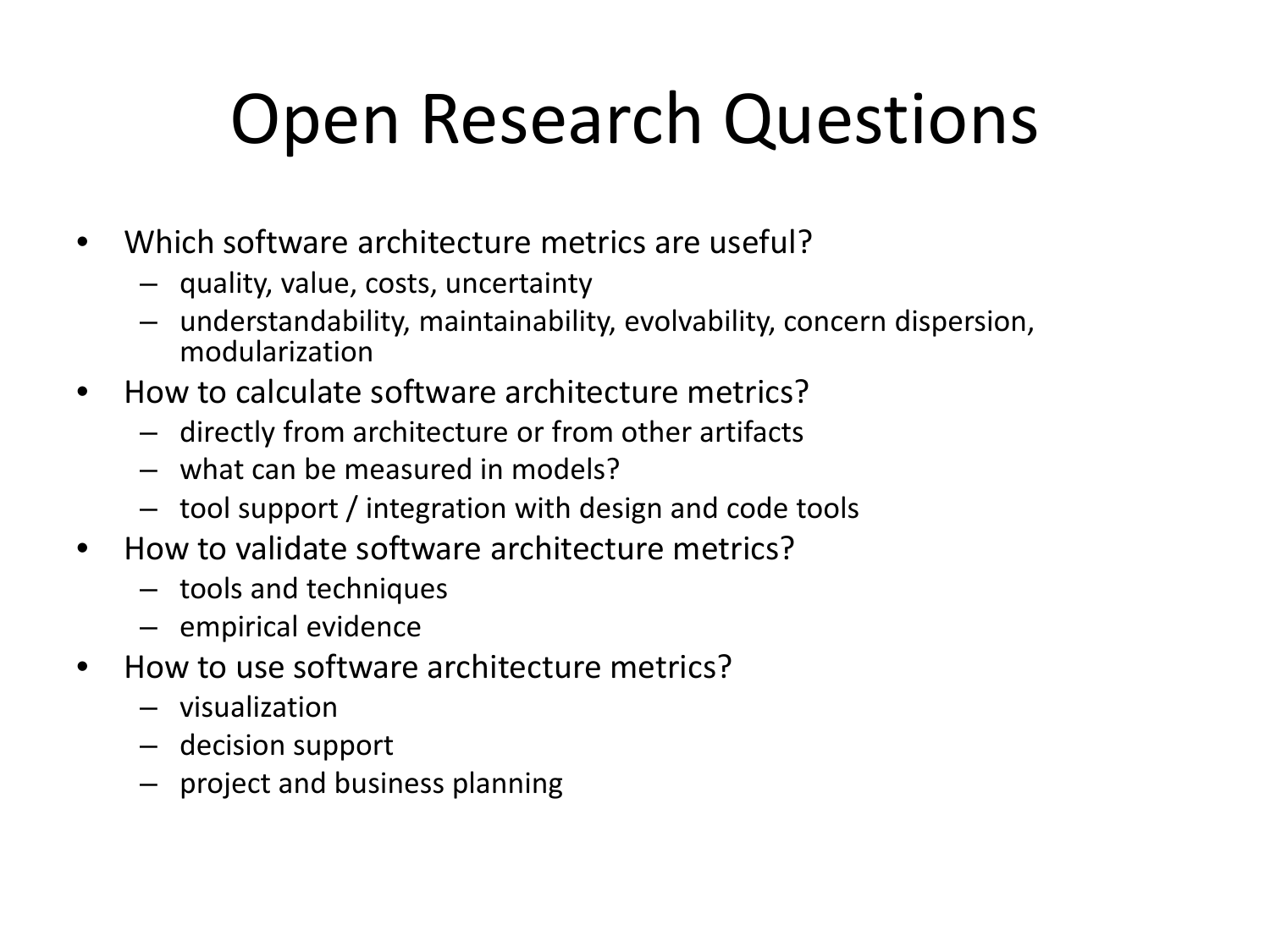# Program today

- 1:30 pm
	- Welcome Address (Robert Nord, Heiko Koziolek)
	- [Invited Talk] Eric Harper: *Industry Perspectives on Requirements for and Value of Software Architecture Metrics*
	- [Research paper] Muhammad Atif Javed: *Empirical Evaluation of the Understandability of Architectural Component Diagrams*
	- [Position paper] Stephan Sehestedt: *Toward Quantitative Metrics for Architecture Models*
- 3:00 pm coffee break
- 3:30 pm
	- [Invited Talk] Jean-Guy Schneider: *On the Challenges in Extracting Metrics from Java Bytecode*
	- Brainwriting: collecting research questions and ideas from all participants
	- Summary & Wrap-up
- 5:15 pm workshop end
- 7:00 pm dinner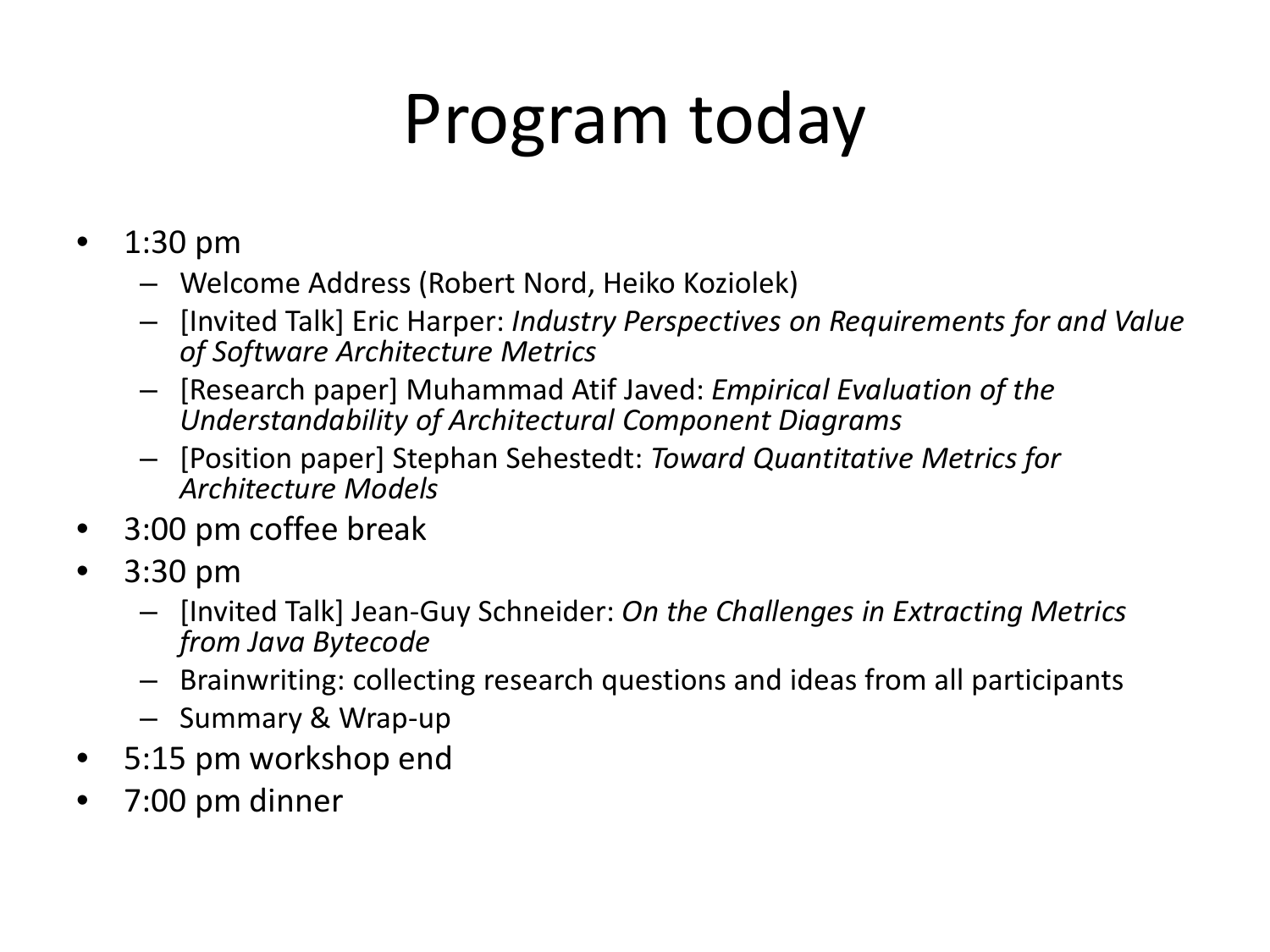# Quick round among all participants

- Please introduce yourself and state your personal expectations for the workshop!
- …